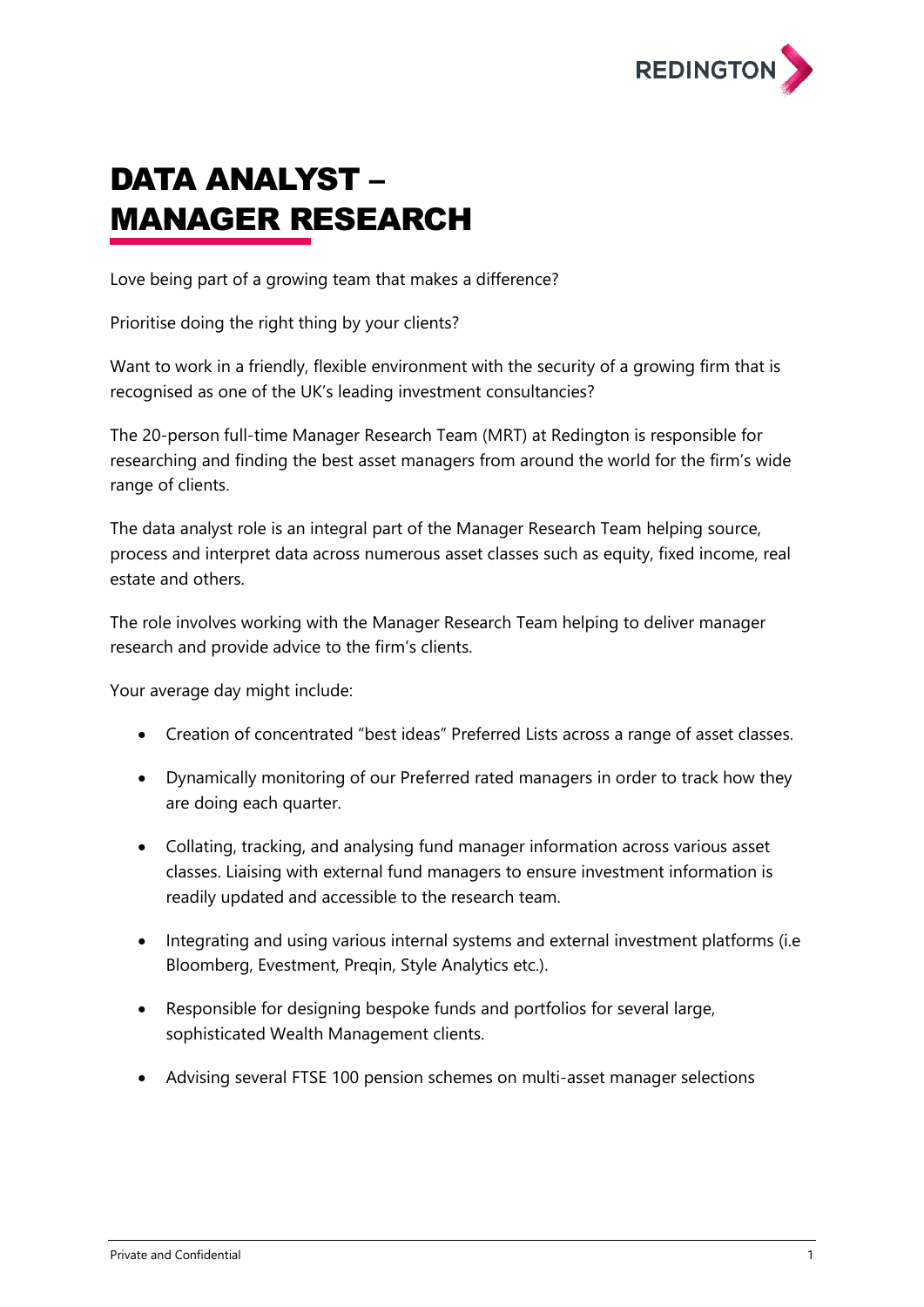

## YOU ARE LIKELY TO BE

- Highly numerate with good knowledge of statistics fundamentals
- Detail oriented always crossing the 'T's and dotting the 'I's
- > Comfortable using Excel
- > Have a passion for personal development
- Adaptable and agile with your approach to different people
- Persistent can see things through to completion
- Quick to learn, quick to understand and quick to evaluate

## YOU MIGHT ALSO HAVE

- Some exposure to advanced Microsoft Excel functions
- An interest in financial markets and the complexities of asset management and the funds management industry

## ABOUT US

Redington was founded in 2006 with a vision: to transform people's experience of saving for retirement from fear and uncertainty to clarity, confidence and control.

Over a decade later, two co-founders have become over 150 employees, across three locations, who embody the same disruptive spirit on a mission to help make 100 million people become financially secure. Millions look forward to a more secure future because we dare to do things differently. Our Investment Consultants, Specialists and FinTech aficionados break the mould daily to ensure we continue our mission to help 100 million people enjoy a financially secure retirement.

Here's to the future.

- > Benefits
- > 7% Employer contribution to Pension with 2% matching option to your pension or an ISA
- Training and continuous development, including support for relevant formal qualifications  $\blacktriangleright$
- <sup>2</sup> 25 days holiday (plus a day off for your birthday and time off over Christmas without using annual leave)
- > Private medical
- > ULEV car leasing scheme and "cycle to work" scheme
- > Gym subsidy